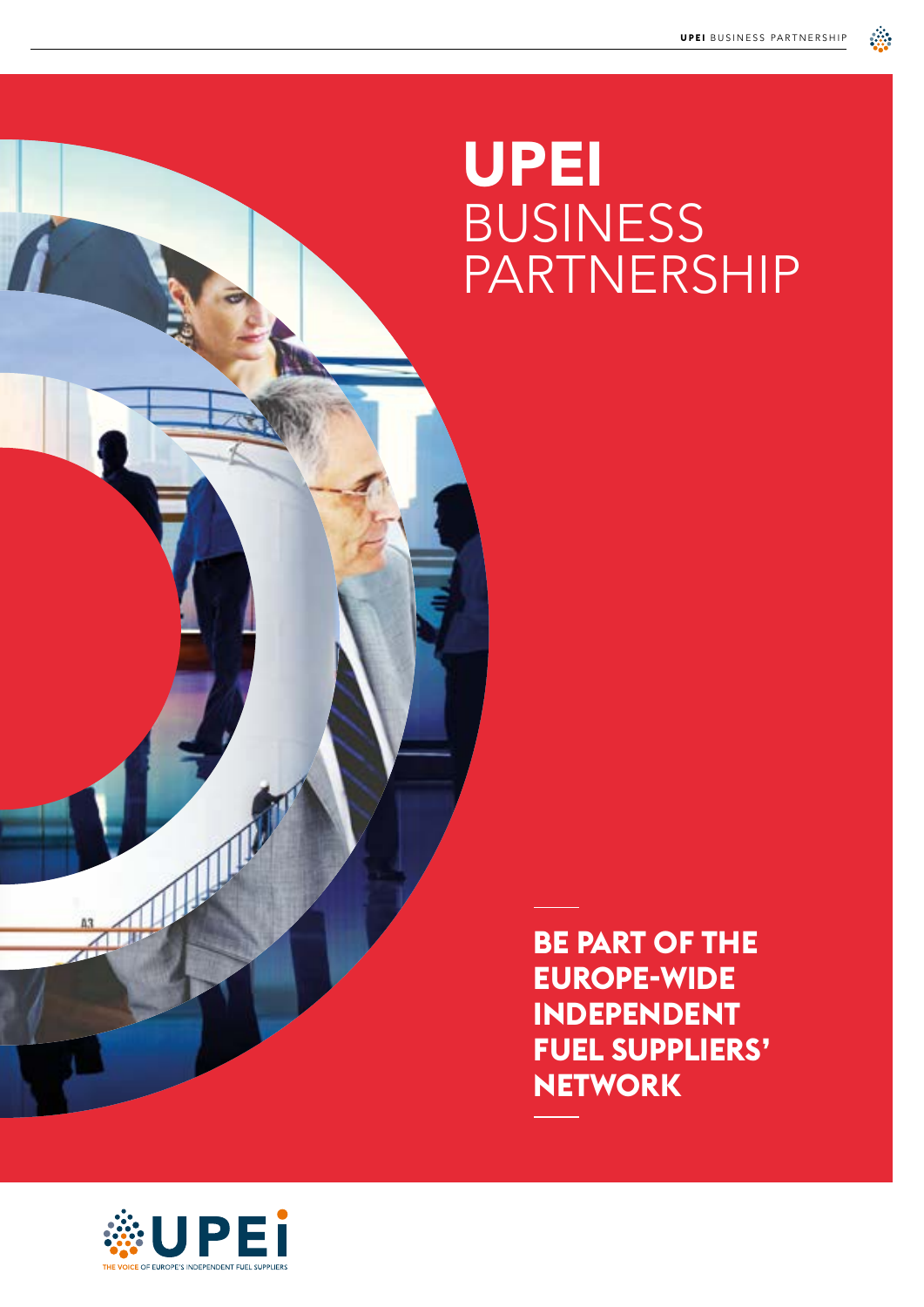### **THE CHALLENGE**

**WE THE EUROPEAN GREEN DEAL IS OUR NEW GROWTH STRATEGY. AND THIS TIME, IT IS A GROWTH STRATEGY THAT IS NOT CONSUMING – BUT IT IS A NEW GROWTH STRATEGY THAT IS MORE GIVING BACK THAN IT TAKES AWAY. IT IS A GROWTH STRATEGY THAT IS MORE CARING. COMPANIES FROM ALL ACROSS OUR CONTINENT ARE ALREADY TURNING THE GREEN TRANSITION INTO GREEN OPPORTUNITIES AND BUSINESS OPPORTUNITIES.**

# **OUR RESPONSE**

**In the ongoing energy transition towards a low carbon economy it is increasingly important to have a strong presence in Brussels and access a wide range of expertise from within the independent energy sector as well as related sectors.** 

UPEI has, therefore, developed a business partnership concept in order to include forward thinking companies who are directly or indirectly involved in the fuel supply business and who desire to shape the future. While supporting UPEI mission, companies involved in the partnership have several opportunities to learn about the latest European policy developments, join meetings with guest speakers and key players in the industry, meet their peers and extend their network.

#### **URSULA VON DER LEYEN**

President of the European **Commission** 

# **WHO WE ARE**

UPEI, the voice of independent fuel suppliers, represents nearly 2,000 European importers and wholesale/retail distributors of energy for the transport and heating sectors, supplying Europe's customers, independently of the major oil companies and energy producers. A core priority is the constructive engagement in the energy transition in order to bring realistic and affordable solutions that can be embraced by the consumer. The organisation brings together national associations and suppliers from across Europe, defending the sector at European level.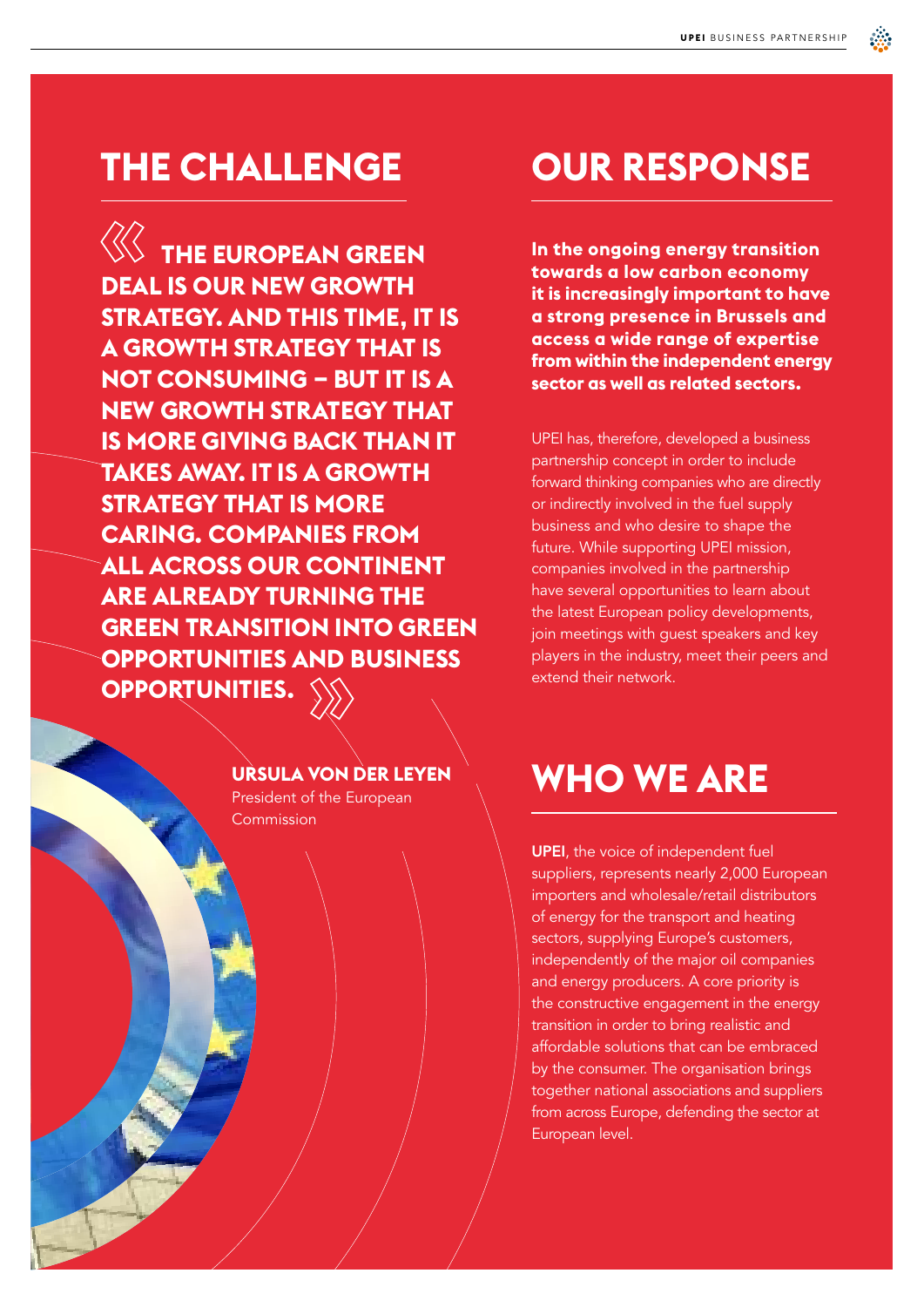## **EUROPE'S ENERGY MARKET: THE CURRENT ENVIRONMENT**

**Europe is in the process of transition towards a low emissions environment in order to meet its commitments under the 2015 Paris Climate Agreement. If the ambitious goals set by the EU in this context are to be reached, businesses in the energy sector will be affected and need to be involved.** 

#### **THE TIME TO ACT IS NOW!**

There is a concerted effort to achieve net 0 emissions in all sectors by 2050, and the displacement of fossil fuels is at the heart of this objective, alongside the promotion of energy efficiency.

The switch to electricity, which should primarily be produced from renewable sources, is advanced by many as the solution, but not without challenges. At the same time, a number of gaseous and liquid fuels and technologies are being promoted as alternatives to traditional fuels. Ultimately, how to maximise the share of renewables in Europe's energy consumption, in whatever form, will remain on top of the agenda. What will the place of biofuels and emerging synthetic fuels be in this context?

This rapidly changing energy landscape is having a disruptive effect. Where to invest? Which low carbon solutions to integrate? How to get consumers on board? How to remain competitive? Through the Business Partnership, UPEI provides an inclusive platform where companies can exchange information on the fast moving context and political developments and have a strategic view of the challenges that lie ahead.

> **THANKS TO UPEI BUSINESS PARTNERSHIP, WE TAKE PART IN STRATEGIC DISCUSSIONS ON THE EVOLUTION OF FUEL SUPPLY, ALLOWING US TO REMAIN WELL INFORMED ABOUT THE CHALLENGES THAT OUR SECTOR IS FACING, AND TO MAKE ENLIGHTENED DECISIONS FOR OUR OWN COMPANY.**

JOOP HOESTRA, Director Global Business - Retail Solutions eurodata AG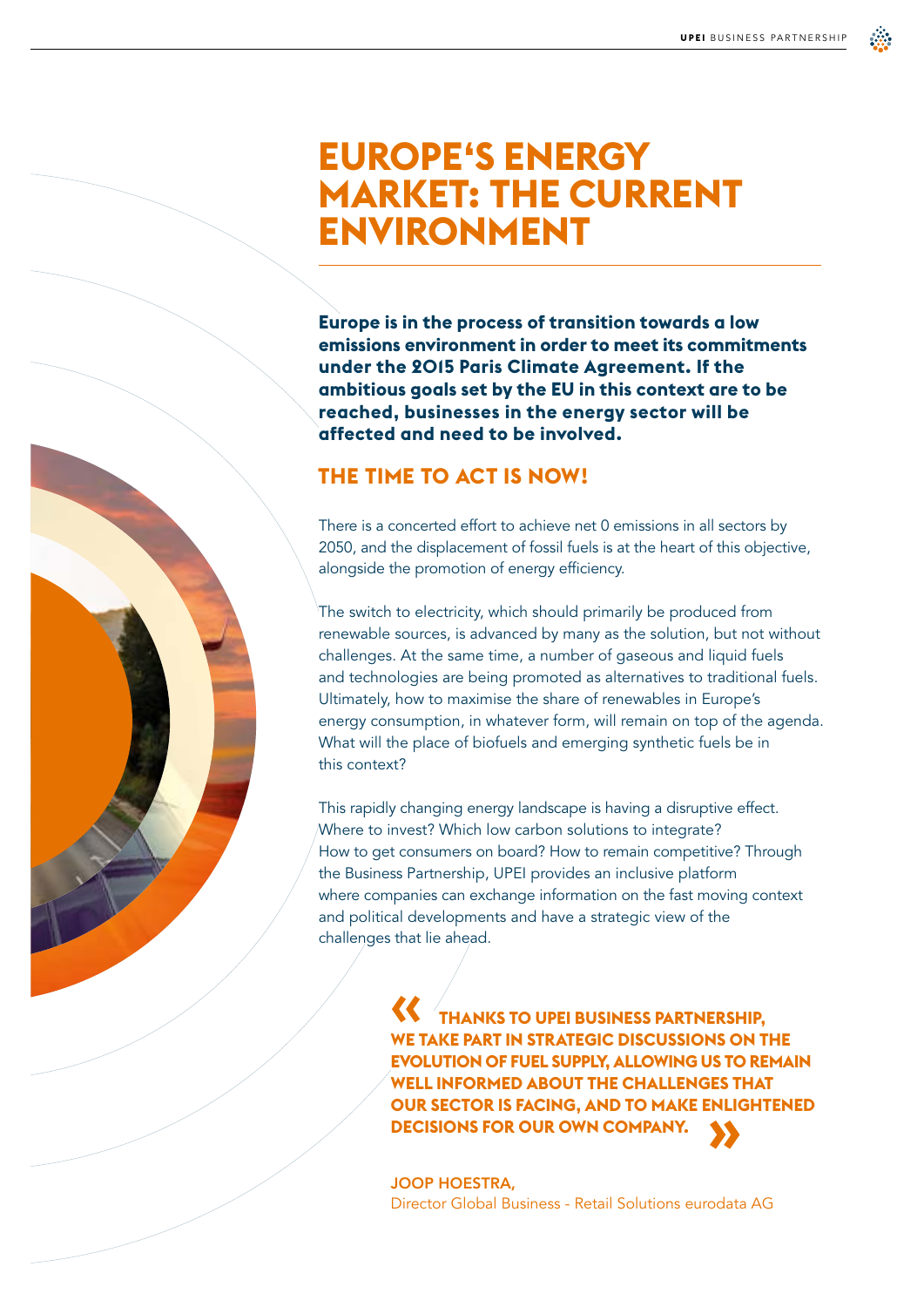₫ŵ,



**I BELIEVE IN THE IMPORTANCE AND FUTURE OF THE INDEPENDENT FUEL BUSINESS. BECOMING A UPEI BUSINESS PARTNER HAS NOT ONLY GIVEN US UNPARALLELED ACCESS TO THE EUROPEAN INDEPENDENT FUEL SUPPLIERS COMMUNITY, BUT HAS ALSO ENABLED US TO LEARN QUICKLY ABOUT RELEVANT POLICY DEVELOPMENTS SHAPING THE FUTURE OF OUR SECTOR.**

payment due on signature of the agreement

**CONTACT** Matthias Plötzke, coordinator of the UPEI Business Partnership ploetzke@mew-verband.de Cécile Nourigat, UPEI Secretary General cnourigat@upei.org



Secretary General Cécile Nourigat



Coordinator Matthias Plötzke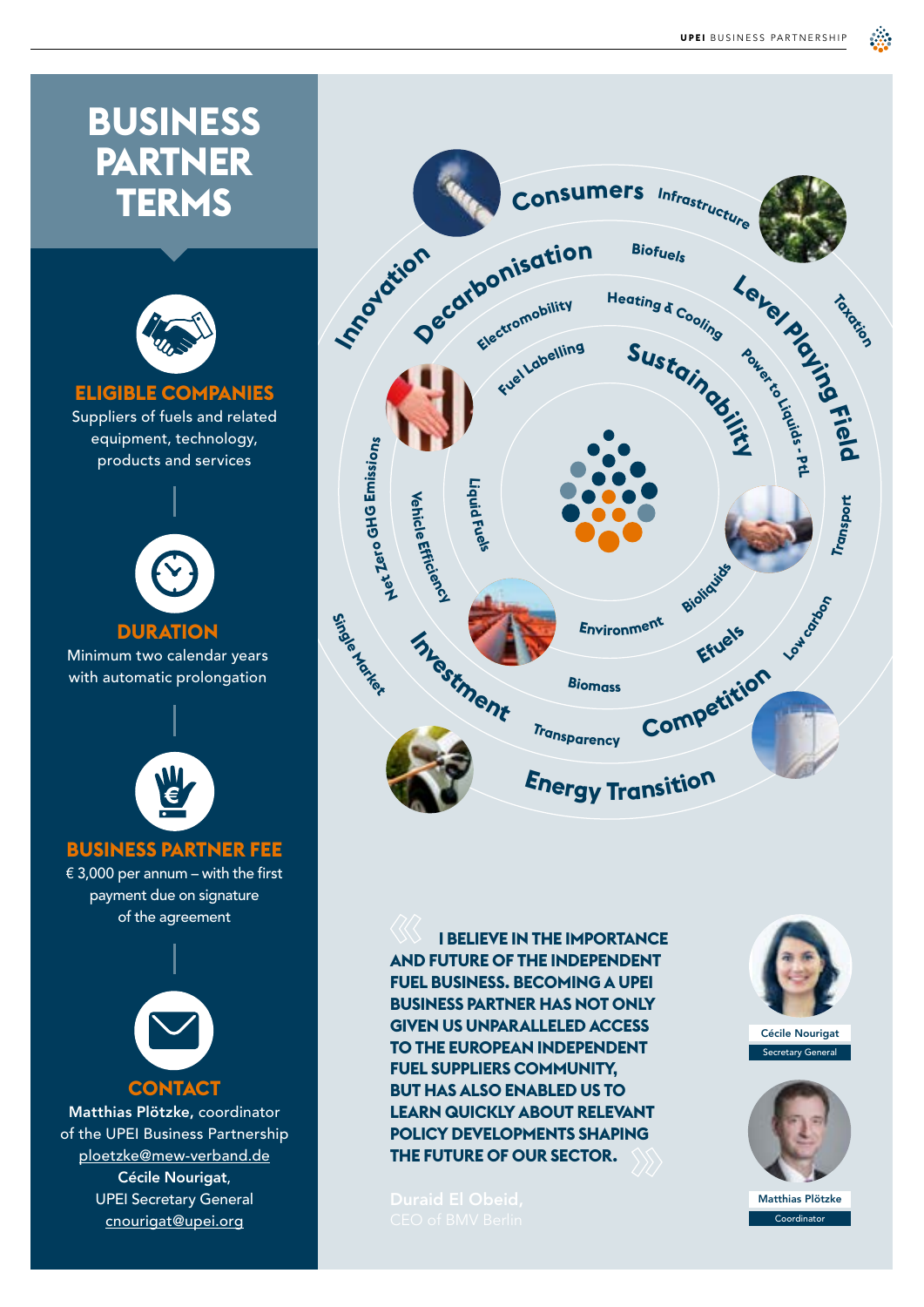# **WHY JOIN THE UPEI BUSINESS PARTNERSHIP**

**Policy decisions on the regulatory framework for the EU energy markets, in the vast majority, are made in Brussels. Companies active in the energy / fuel supply sector need to be on top of EU initiatives that could affect them directly or indirectly, and can support UPEI in its contribution to the definition of relevant policies.**

#### **THE UPEI BUSINESS PARTNERSHIP IS THE ANSWER, OFFERING:**

- » Participation to UPEI Commission meetings together with the UPEI membership, depending on the most relevant topics for each company, gaining new insights and information on the legislative context.
- » Improved mutual understanding of products / services i.e. biofuels, chemicals and additives through the networking possibilities that the Business Partnership will bring.
- » Timely information on the status of European policy affecting the fuel supply market, providing business partners with an advantage for their own business and its further development, through the UPEI monthly newsletter, and full access to the Members' only area of UPEI website, with the latest news, strategic analysis of the main legislative developments and their impact on the sector, UPEI members directory & other information.
- Free advertisement opportunities on our monthly newsletter, showing Business Partners' logos and including a special focus on a rotating basis, completely for free.
- » Participation to networking events sponsored by UPEI, providing the opportunity to hold strategic discussions with like minded companies across Europe and expand networks.
- » The benefit of the physical presence of UPEI in Brussels without entertaining an own (expensive) office itself.
- » Being listed as business partner on the UPEI website and authorised to use the UPEI logo on company communications and business letters.